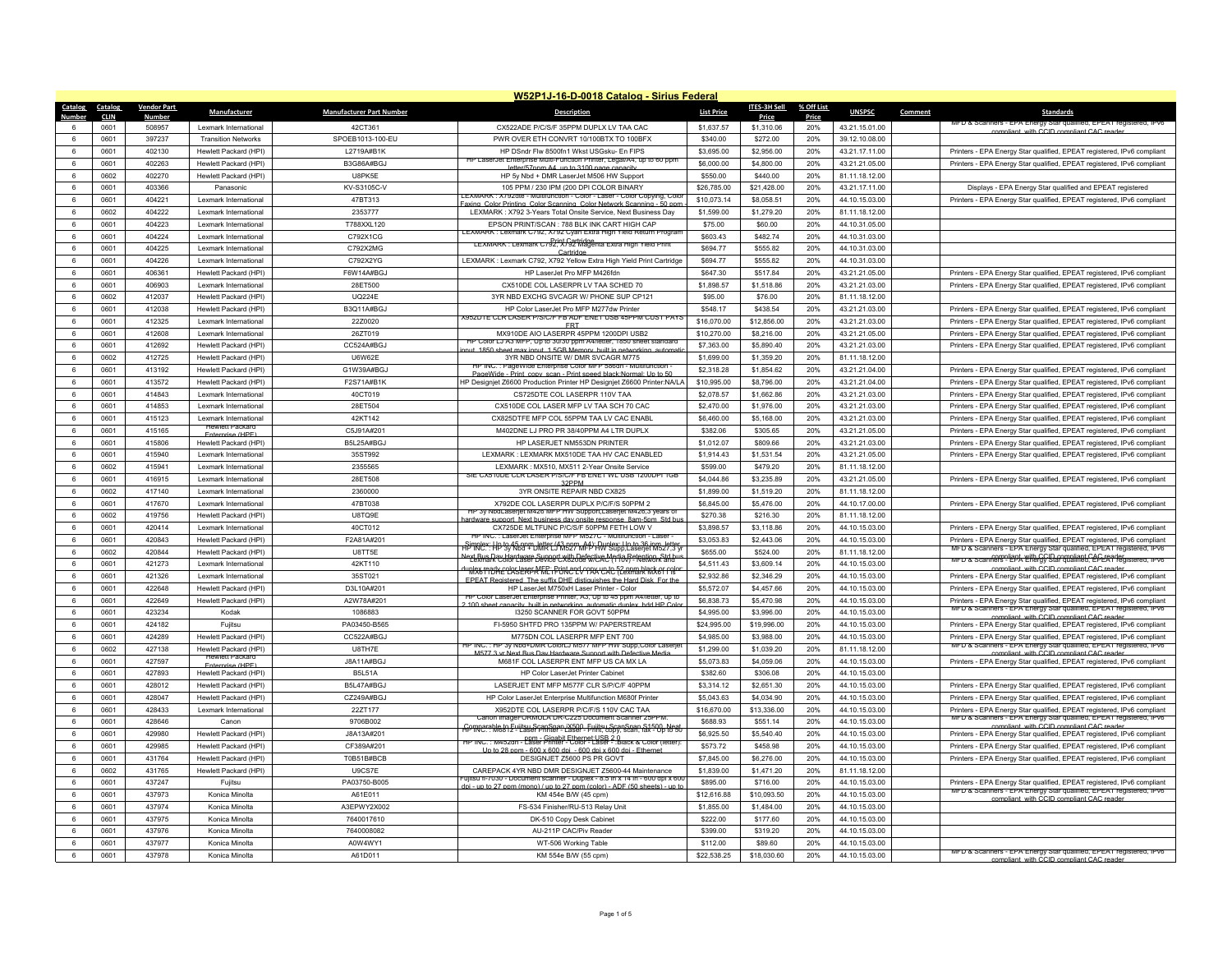| W52P1J-16-D-0018 Catalog - Sirius Federal |                    |                                                  |                                 |                                                                                                                                                   |                           |                         |            |                                  |         |                                                                                                                    |
|-------------------------------------------|--------------------|--------------------------------------------------|---------------------------------|---------------------------------------------------------------------------------------------------------------------------------------------------|---------------------------|-------------------------|------------|----------------------------------|---------|--------------------------------------------------------------------------------------------------------------------|
| Catalog<br>Catalog                        | <b>Vendor Part</b> | Manufacturer                                     | <b>Manufacturer Part Number</b> | <b>Description</b>                                                                                                                                | <b>List Price</b>         | ITES-3H Sell            | % Off List | <b>UNSPSC</b>                    | Comment | <b>Standards</b>                                                                                                   |
| <b>CLIN</b><br>Number                     | <b>Number</b>      |                                                  | A79M011                         |                                                                                                                                                   |                           | Price                   | Price      |                                  |         | nners - FPA Fn<br>ied FPFAI red                                                                                    |
| 0601<br>0601<br>6                         | 437983<br>437985   | Konica Minolta<br>Konica Minolta                 | A9HFWY2                         | KM C458 Color (45 cpm)<br>PC-215 Cabinet                                                                                                          | \$26,102.00<br>\$1.191.00 | \$20,881.60<br>\$952.80 | 20%<br>20% | 44.10.15.03.00<br>44.10.15.03.00 |         | MFD & Scanners - EPA Energy Star qualified, EPEAT registered, IPv6                                                 |
| 6<br>0601                                 | 437988             | Konica Minolta                                   | Lease-BaseYear-MFD-Q369279      | 3ase Year Lease of 86 MFD(s)-About 6 months of service required for t                                                                             | \$14,217.45               | \$11,373.96             | 20%        | 44.10.15.03.00                   |         | compliant, with CCID compliant CAC rea                                                                             |
| 0601<br>6                                 | 437989             | Konica Minolta                                   | Lease-Opt1Year-MFD-Q369279      | Period of Performance(POP) - September 2017 to 31-March-2018<br>Uption Year 1 Lease of 86 MF Disi-One Year (12 months) of service                 | \$14,217.45               | \$11,373.96             | 20%        | 44.10.15.03.00                   |         |                                                                                                                    |
| 6<br>0601                                 | 437990             | Konica Minolta                                   | Lease-Opt2Year-MFD-Q369279      | required for the Period of Performance (POP) 1-April-2018 to 31-March<br>Option Year 2 Lease of 86 MFD(s)-One Year (12 months) of service         | \$14,217.45               | \$11,373.96             | 20%        | 44.10.15.03.00                   |         |                                                                                                                    |
| 0601<br>6                                 | 437991             | Konica Minolta                                   | Lease-Opt3Year-MFD-Q369279      | equited for the Period of Berformance (BOP) 1-April-2019 to 31=March                                                                              | \$14,217.45               | \$11,373.96             | 20%        | 44.10.15.03.00                   |         |                                                                                                                    |
| 0601<br>6                                 | 437992             | Konica Minolta                                   | Lease-Opt4Year-MFD-Q369279      | required for the Period of Performance(POP) 1-April 2020 to 31 March<br>"Option Year 4 Lease of 86 MFD(s-One Year (12 months) of service          | \$14,217.45               | \$11,373.96             | 20%        | 44.10.15.03.00                   |         |                                                                                                                    |
| 6<br>0601                                 | 437993             | Konica Minolta                                   | Lease-CMRA-YearlyRate-Q369279   | required for the Period of Performance (POP) 1-April-2021 to 31-March-<br>Contractor Manpower Reporting required for this service each year (Base | \$169,529.50              | \$135,623.60            | 20%        | 44.10.15.03.00                   |         |                                                                                                                    |
| 0601<br>$6^{\circ}$                       | 439498             | Dell                                             | 210-All Y                       | and Option Years<br>Dell Color Smart Printer S5840cdn 110V                                                                                        | \$1,000.00                | \$800.00                | 20%        | 43 21 15 01 00                   |         | Printers - EPA Energy Star qualified, EPEAT registered, IPv6 compliant                                             |
| 6<br>0602                                 | 439499             | Del                                              | 809-7282                        | Year Basic Hardware Warranty Repair: 5x10 HW-Only, 5x10 NBD                                                                                       | \$0.00                    | \$0.00                  | 20%        | 81.11.18.11.00                   |         |                                                                                                                    |
| 6<br>0602                                 | 439500             | Dell                                             | 809-7283                        | Dell Basic Hardware Warranty Repair                                                                                                               | \$0.00                    | \$0.00                  | 20%        | 81.11.18.11.00                   |         |                                                                                                                    |
| 0601<br>$6^{\circ}$                       | 439592             | I exmark International                           | 21KT000                         | LEXMARK CS820de LV TAA US                                                                                                                         | \$2,557.00                | \$2.045.60              | 20%        | 44.10.15.03.00                   |         | Printers - EPA Energy Star qualified, EPEAT registered, IPv6 compliant                                             |
| 6<br>0601                                 | 439593             | Lexmark International                            | 72K0XKG                         | <b>I FXMARK CS82X BI K TNR X-HI RFT</b>                                                                                                           | \$415.69                  | \$332.55                | 20%        | 44.10.15.03.00                   |         | Printers - EPA Energy Star qualified, EPEAT registered, IPv6 compliant                                             |
| 6<br>0601                                 | 439594             | Lexmark International                            | 72K0XCG                         | LEXMARK CS82X CYN TNR X-HI RET                                                                                                                    | \$634.45                  | \$507.56                | 20%        | 44.10.15.03.00                   |         | Printers - EPA Energy Star qualified, EPEAT registered, IPv6 compliant                                             |
| 0601<br>6                                 | 439595             | I exmark International                           | 72K0XYG                         | LEXMARK CS82X YLW TNR X-HI RET                                                                                                                    | \$634.45                  | \$507.56                | 20%        | 44 10 15 03 00                   |         | Printers - EPA Energy Star qualified, EPEAT registered, IPv6 compliant                                             |
| 6<br>0601                                 | 439596             | Lexmark International                            | 72K0XMG                         | LEXMARK CS82X MGT TNR X-HI RET                                                                                                                    | \$634.45                  | \$507.56                | 20%        | 44.10.15.03.00                   |         | Printers - EPA Energy Star qualified, EPEAT registered, IPv6 compliant                                             |
| 6<br>0601                                 | 439602             | Lexmark International                            | 28ET021                         | Lexmark CS510DE LV TAA SCH 70                                                                                                                     | \$962.86                  | \$770.29                | 20%        | 44.10.15.03.00                   |         | Printers - EPA Energy Star qualified, EPEAT registered, IPv6 compliant                                             |
| 0601<br>$6^{\circ}$                       | 439614             | Lexmark International                            | 57X9022                         | I FXMARK 2GB x64 DDR3 RAM                                                                                                                         | \$127.14                  | \$101.71                | 20%        | 44 10 15 03 00                   |         |                                                                                                                    |
| 0601<br>$\mathbf{q}$                      | 440894             | Lexmark International                            | 28D0550                         | LEXMARK CX410DE COLOR LASER MFP                                                                                                                   | \$1,027.14                | \$821.71                | 20%        | 44.10.15.03.00                   |         | MFD & Scanners - EPA Energy Star qualified, EPEAT registered, IPvb                                                 |
| 6<br>0601                                 | 442566             | KPAUL                                            | T0F29A#B1H                      | OFFICEJET PRO 6978 AIO PR CAN EN FR SP                                                                                                            | \$325.99                  | \$260.79                | 20%        | 44.10.15.03.00                   |         | compliant with CCID compliant CAC read<br>Printers - EPA Energy Star qualified, EPEAT registered, IPv6 compliant   |
| 0601<br>6                                 | 442584             | <b>Epson Corporation</b>                         | B11B209201                      | Epson WorkForce DS-510 Color Document Scanner                                                                                                     | \$899.99                  | \$719.99                | 20%        | 43.21.19.03.00                   |         | MFD & Scanners - EPA Energy Star qualified, EPEAT registered, IPV6                                                 |
| $6\overline{6}$<br>0601                   | 444124             | Canor                                            | 6356B002                        | - Monochrome - Print, Fax, Copy - Up to 26ppm                                                                                                     | \$545.00                  | \$436.00                | 20%        | 44.10.15.03.00                   |         | iant with CCID compliant CAC res                                                                                   |
| 6<br>0601                                 | 444288             | Hewlett Packard (HPI)                            | CR649C#B1k                      | Sheets - USB 2.0 - 6356B002A<br>HP Designjet T795 44-in ePrinter HP Designjet T795 ePrinter                                                       | \$5,395.00                | \$4,316.00              | 20%        | 44.10.15.03.00                   |         |                                                                                                                    |
| 0601<br>6                                 | 444878             | Hewlett Packard (HPI)                            | F2A77A#BGJ                      | HP LaserJet EnterpriseMFP M52/f LaserJet Enterprise MFP M52/F                                                                                     | \$2,500.00                | \$2,000.00              | 20%        | 44.10.15.03.00                   |         | Printers - EPA Energy Star qualified, EPEAT registered, IPv6 compliant                                             |
| $\mathbf{f}$<br>0601                      | 445313             | Hewlett Packard (HPI)                            | CF069A#BG.                      | ion - Laser - Print conv scan fax - Normal: Un to 45 nom - 120<br>HP INC.: HP Laser let Enterprise 700 MFP M725z+                                 | \$6,931.33                | \$5,545.06              | 20%        | 44.10.15.03.00                   |         | MFD & Scanners - EPA Energy Star qualified, EPEAT registered, IPV6                                                 |
| 0601<br>6                                 | 447003             | Hewlett Packard (HPI)                            | CC524A#201                      | HEWLETT PACKARD: HP LaserJet Enterprise /00 color MFP M//5Z                                                                                       | \$8,363.00                | \$6,690.40              | 20%        | 44.10.15.03.00                   |         | MFD & Scanners - EPA Energy Star qualified, EPEAT registered, IPV6                                                 |
| 6<br>0601                                 | 447161             | Fuitsu                                           | PA03670-B505                    | el-7280 FB בספר 300DPL אילולוואר דיוסט די דודי                                                                                                    | \$2,495.00                | \$1,996.00              | 20%        | 44.10.15.03.00                   |         | compliant with CCID compliant CAC rear<br>Printers - EPA Energy Star qualified, EPEAT registered, IPv6 compliant   |
| $6\overline{6}$<br>0601                   | 447195             | Hewlett Packard (HPI)                            | CF068A#201                      | ADF/TWAIN/ISIS<br>IP Mono LaserJet Enterprise Multi-Function Printer, A3, Up to 41/40 ppm                                                         | \$6,578.83                | \$5,263.06              | 20%        | 44.10.15.03.00                   |         | MFD & Scanners - EPA Energy Star qualified, EPEAT registered, IPv6                                                 |
| 0601<br>6                                 | 447598             | Hewlett Packard (HPI)                            | B5I 54A#201                     | built in networking, automatic duplexing, copy, scan and fax, fig<br>CLJ ENT FLOW MEP M577C TRADE COMPLIAN                                        | \$3,999.99                | \$3,199.99              | 20%        | 44.10.15.03.00                   |         | compliant with CCID compliant CAC reader<br>MFD & Scanners - EPA Energy Star qualified, EPEAT registered, IPV6     |
| 6<br>0601                                 | 447954             | <b>Hewlett Packard</b>                           | T0B51A#B1K                      | HP DesignJet Z5600 Postscript Printer (44-in)                                                                                                     | \$5,445.00                | \$4,356.00              | 20%        | 44.10.15.03.00                   |         | compliant with CCID compliant CAC reade<br>Printers - EPA Energy Star qualified, EPEAT registered, IPv6 compliant  |
| 6<br>0601                                 | 447993             | <b>Enternrise (HPF)</b><br>Hewlett Packard (HPI) | G6H50B#BCB                      | HP Designjet SD Pro Scanner - Roll scanner - Roll (44 in) - 1200 dpi x                                                                            | \$12,495.00               | \$9,996.00              | 20%        | 44.10.15.03.00                   |         | MFD & Scanners - EPA Energy Star qualified, EPEA1 registered, IPV6                                                 |
| 0602<br>$6^{\circ}$                       | 448162             | Hewlett Packard (HPI)                            | LI6W64F                         | HP 5y Nbd + DMR Chi LHSB 39 Sinabit LAN convernment                                                                                               | \$4,587.00                | \$3,669.60              | 20%        | 81.11.18.11.00                   |         | nnliant with CCID compliant CAC re-                                                                                |
| 6<br>0601                                 | 448519             | Lexmark International                            | 28ET501                         | "LERMARR POSSHOLD" TRASUPPEL WILL POFFIVE MEdia Betention Str                                                                                     | \$1,978.43                | \$1,582.74              | 20%        | 44.10.15.03.00                   |         | Printers - EPA Energy Star qualified, EPEAT registered, IPv6 compliant                                             |
| $\,6\,$<br>0601                           | 449064             | Lexmark International                            | 24TT327                         | Fnergy Star Registered<br>LEXMARK MX811DXE TAA LV CAC ENABLED                                                                                     | \$6,452.86                | \$5,162.29              | 20%        | 44.10.15.03.00                   |         | Printers - EPA Energy Star qualified, EPEAT registered, IPv6 compliant                                             |
| 0601<br>$\epsilon$                        | 455553             | Lexmark International                            | 2355109                         | MX710 2-Year Onsite Service MX710 2-Year Onsite Service                                                                                           | \$3,500.00                | \$2,800.00              | 20%        | 44.10.31.05.00                   |         |                                                                                                                    |
| 0602<br>6                                 | 455554             | Lexmark International                            | 24T7310                         | LEXMARK MX710DHE MFP Lexmark MX710dhe MFP                                                                                                         | \$2,000,00                | \$1,600.00              | 20%        | 81.11.18.12.00                   |         | MFD & Scanners - EPA Energy Star qualified, EPEA1 registered, IPv6                                                 |
| 6<br>0601                                 | 455743             | Lexmark International                            | 42KT040                         | CX825DE MFP COL LASERPR 55PPM USB TAA LV                                                                                                          | \$5,027.14                | \$4,021.71              | 20%        | 44.10.31.05.00                   |         | complient with CCID complient CAC reader<br>MFD & Scanners - EPA Energy Star qualified, EPEAT registered, IPV6     |
| 0601<br>-6                                | 458470             | Lexmark International                            | 42K0040                         | CX825DE COL LASERPR 55PPM MLTFUNC                                                                                                                 | \$5,027.14                | \$4,021.71              | 20%        | 44 10 31 05 00                   |         | complient with CCID complient CAC reader<br>MFD & Scanners - EPA Energy Star qualified, EPEAT registered, IPV6     |
| $6\overline{6}$<br>0601                   | 459340             | Lexmark International                            | 42KT140                         | CX825DE MFP COL 55PPM TAA LV CAC ENABLED                                                                                                          | \$5,140.00                | \$4.112.00              | 20%        | 44.10.31.05.00                   |         | compliant with CCID compliant CAC reader<br>MFD & Scanners - EPA Energy Star qualified, EPEAT registered, IPV6     |
| 6<br>0601                                 | 475660             | <b>Hewlett Packard</b>                           | B5L25A#AAZ                      | HP LaserJet Enterprise M553dn Color Laser Printer                                                                                                 | \$1,012.07                | 8809.66                 | 20%        | 44.10.15.03.00                   |         | compliant with CCID compliant CAC reade<br>Printers - EPA Energy Star qualified, EPEAT registered, IPv6 compliant  |
| 0601<br>6                                 | 476954             | <b>Enternrise (HPF)</b><br>Lexmark International | 32CT065                         | CX921DE 35PPM 110V A3 MFP CAC TAA                                                                                                                 | \$6,977.00                | \$5,581.60              | 20%        | 44.10.15.03.00                   |         | MFD & Scanners - EPA Energy Star qualified, EPEAT registered, IPv6                                                 |
| 0601<br>6                                 | 477844             | Hewlett Packard (HPI)                            | CE712A#BGJ                      | IP LASERJET CP5225DN CLR 20PPM US/CA/MX/LA NO AR/CL/BR-EI                                                                                         | \$2,125.00                | \$1,700.00              | 20%        | 44.10.15.03.00                   |         | with CCID compliant CAC res<br>Printers - EPA Energy Star qualified, EPEAT registered, IPv6 compliant              |
| 6<br>0601                                 | 480627             | Canon                                            | 5258B001                        | <b>ES FR</b><br>Canon FAXPHONE L100 - Multifunction printer - B/W - laser                                                                         | \$395.00                  | \$316.00                | 20%        | 44 10 15 03 00                   |         | MFD & Scanners - EPA Energy Star qualified. EPEAT registered. IPV6                                                 |
| 0601<br>6                                 | 480714             | Hewlett Packard                                  | 2QU14A#B1K                      | HP INC.: HP DesignJet Z6810, 60-in Production Printer, 8-color                                                                                    | \$16,495.00               | \$13,196.00             | 20%        | 44.10.15.03.00                   |         | compliant, with CCID compliant CAC reade<br>Printers - EPA Energy Star qualified, EPEAT registered, IPv6 compliant |
| $\epsilon$<br>0601                        | 481828             | Fnternrise (HPF)<br>Hewlett Packard (HPI)        | J7Z98A#BGJ                      | HP INC.: HP Color LJ Ent M652n Printer. Made in Japan                                                                                             | \$1,392.00                | \$1,113.60              | 20%        | 44.10.15.03.00                   |         | Printers - EPA Energy Star qualified, EPEAT registered, IPv6 compliant                                             |
| $6 \,$<br>0602                            | 481834             | <b>Hewlett Packard</b>                           | U9ZH4E                          | HP 3y Nbd+DMR Designjet Z6810-60 HW Supp                                                                                                          | \$2,899.00                | \$2,319.20              | 20%        | 81.11.18.12                      |         |                                                                                                                    |
| 0601<br>6                                 | 481893             | Enternrise (HPE)<br>Lexmark International        | 40CT000                         | CX725DE MFP COL LASERPR 50PPM USB TAA LV                                                                                                          | \$3,248.57                | \$2,598.86              | 20%        | 44.10.15.03.00                   |         | MFD & Scanners - EPA Energy Star qualified, EPEA1 registered, IPv6                                                 |
| $\mathbf{f}$<br>0601                      | 482655             | Fujitsu                                          | PA03770-B005                    | uitsu ScanSnap (X1500 - Document scanner - Duplex - 8.5 in x 118 in                                                                               | \$495.00                  | \$396.00                | 20%        | 44.10.15.03.00                   |         | MFD & Scanners - EPA Energy Star qualified, EPEAT registered, IPv6                                                 |
| 0601<br>6                                 | 482667             | <b>Tewlett Packar</b>                            | B5L48A#BGJ                      | 600 dpi x 600 dpi - up to 30 ppm (mono) / up to 30 ppm (color) - ADE (50<br>HP Color Laser let Enterprise flow MFP                                | \$3,593.98                | \$2,875.18              | 20%        | 44.10.15.03.00                   |         | CCID compliant CAC                                                                                                 |
| 6<br>0601                                 | 484112             | Fnterprise (HPF)<br>Hewlett Packard (HPI)        | G1W41A#201                      | MFP 586Z COL PAGEWIDE ENT FLOW GOVT NA                                                                                                            | \$3,246.06                | \$2,596.85              | 20%        | 43.21.21.04.00                   |         |                                                                                                                    |
| $\,6\,$<br>0601                           | 484114             | Hewlett Packard (HPI)                            | E5K48A                          | 1GB DDR3X32 144 PIN 800MHZ SODIMM ACCY                                                                                                            | \$135.49                  | \$108.39                | 20%        | 43.23.29.00.00                   |         |                                                                                                                    |
| 0601<br>6                                 | 484115             | Hewlett Packard (HPI)                            | G1W43A                          | PAGEWIDE ENT 500 SHEET PAPTRAY                                                                                                                    | \$370.82                  | \$296.66                | 20%        | 43.21.21.04.00                   |         |                                                                                                                    |
| 6<br>0601                                 | 486743             | Hewlett Packard (HPI)                            | D7P68A#BG.                      | HP Mono LaserJet Enterprise Multi-Function Printer, A3, Up to 55 ppm                                                                              | \$9,986.33                | \$7,989.06              | 20%        | 43.23.00.00.00                   |         |                                                                                                                    |
| 6<br>0601                                 | 489298             | <b>Hewlett Packard</b>                           | W1Y44A#201                      | built in networking, automatic duplexing, copy and scal<br>LJ PRO M454DN COL LASERPR 28PPM US GOVT                                                | \$548.17                  | \$438.54                | 20%        | 44.10.15.03.00                   |         | Printers - EPA Energy Star qualified, EPEAT registered, IPv6 compliant                                             |
| 0602<br>6                                 | 489299             | <b>Faterative (HPF)</b>                          | <b>UB9U9F</b>                   | 5YR NBD CLJ PRO M454 SVC                                                                                                                          | \$235.00                  | \$188.00                | 20%        | 81.11.18.12.00                   |         |                                                                                                                    |
| $\,6\,$<br>0601                           | 489300             | <del>Fiatoriali Packard</del>                    | 1PV66A#BGJ                      | LJ ENT FLOW MFP M528C PR US CA MX LA                                                                                                              | \$3,068.26                | \$2,454.61              | 20%        | 43.21.15.15                      |         | MFD & Scanners - EPA Energy Star qualified, EPEAT registered, IPV6                                                 |
| 6<br>0602                                 | 489301             | Frewreri & (HPF)                                 | UB7B4E                          | 5YR NBD W/ DMR LJ M528 SVC                                                                                                                        | \$1,129.00                | \$903.20                | 20%        | 81.11.18.12.00                   |         | ompliant with CCID compliant CAC read                                                                              |
| 0601<br>$\epsilon$                        | 489302             | Fretorert se there                               | J7Z12A#201                      | PAGEWIDE ENT COL ELOW MEP 7857S                                                                                                                   | \$10,262.00               | \$8,209.60              | 20%        | 44.10.15.03.00                   |         |                                                                                                                    |
| $6 \,$<br>0602                            | 489303             | Enterprise (HPF)<br>Hewlett Packard              | U9RJ8E                          | 5YR NBD W/ DMR PAGEWIDE COL 78X SVC                                                                                                               | \$3,099.00                | \$2,479.20              | 20%        | 81.11.18.12.00                   |         |                                                                                                                    |
| 6<br>0601                                 | 489304             | <b>Enterprise (HPF</b>                           | J8J72A#201                      | M632Z LASERPR ENT MFP FLOW US GOV NA                                                                                                              | \$6,137.71                | \$4,910.17              | 20%        | 44.10.15.03.00                   |         |                                                                                                                    |
| 0602<br>6                                 | 489305             | Fretorett Packard                                | U9NK2E                          | CAREPACK 5YR NBD DMR LJ ENT MFP M63X SVC                                                                                                          | \$1,599.00                | \$1,279.20              | 20%        | 81.11.18.12.00                   |         |                                                                                                                    |
|                                           |                    | Enternrise (HPF)                                 |                                 |                                                                                                                                                   |                           |                         |            |                                  |         |                                                                                                                    |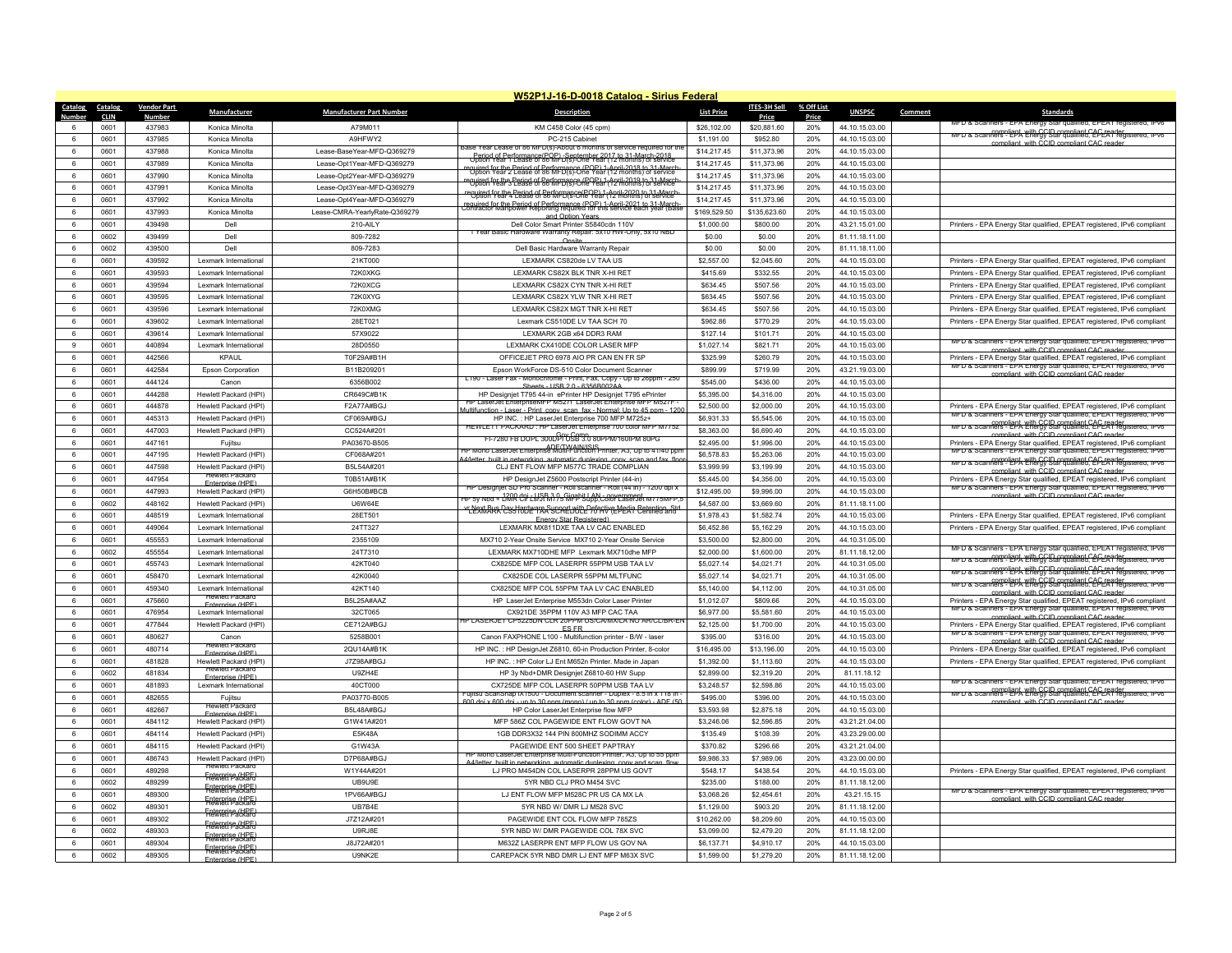|                 | W52P1J-16-D-0018 Catalog - Sirius Federal |                    |                                                     |                                 |                                                                                                                                                                                                                                     |                   |              |            |                |         |                                                                                                                                                                                      |
|-----------------|-------------------------------------------|--------------------|-----------------------------------------------------|---------------------------------|-------------------------------------------------------------------------------------------------------------------------------------------------------------------------------------------------------------------------------------|-------------------|--------------|------------|----------------|---------|--------------------------------------------------------------------------------------------------------------------------------------------------------------------------------------|
| Catalog         | Catalog                                   | <b>Vendor Part</b> | Manufacturer                                        | <b>Manufacturer Part Number</b> | <b>Description</b>                                                                                                                                                                                                                  | <b>List Price</b> | ITES-3H Sell | % Off List | <b>UNSPSC</b>  | Comment | <b>Standards</b>                                                                                                                                                                     |
|                 | <b>CLIN</b>                               | Numbe              |                                                     |                                 | <b>CANON USA: DOCUR</b>                                                                                                                                                                                                             |                   | Price        | Price      |                |         | 30. EPEAT reg                                                                                                                                                                        |
|                 | 0601                                      | 495002             | Canon                                               | 2646C002                        | <b>)i<sup>ff</sup>i'i'AA Compliant TCO 5 Mexico   Color LaserJet Enterprise Flow MFF</b><br>HTML AND MONDIAL TCO 5 Mexico   Color LaserJet Enterprise Flow MFF                                                                      | \$495.00          | \$396.00     | 20%        | 43.20.18.02.00 |         | MFD & Scanners - EPA Energy Star qualified, EPEAT registered, IPv6                                                                                                                   |
| 6               | 0601                                      | 499724             | Hewlett Packard (HPI)                               | B5L54A#BGJ                      | M577c - Multifunction - Laser - Print conv. scan fax - Lin to 40                                                                                                                                                                    | \$3,593.98        | \$2,875.18   | 20%        | 44.10.15.03.00 |         | with CCID compliant CAC re                                                                                                                                                           |
| 6               | 0601                                      | 500488             | Hewlett Packard (HPI)                               | G1W45A                          | HP PageWide Enterprise 3x500 sheet Paper                                                                                                                                                                                            | \$1,779.98        | \$1,423.98   | 20%        | 43.21.21.04.00 |         | MFD & Scanners - EPA Energy Star qualified, EPEA1 registered, IPV6                                                                                                                   |
| 6               | 0601                                      | 502946             | Hewlett Packard (HPI)                               | W1A29A#BGJ                      | LJ PRO MFP M428FDN LASERPR US CA MX LA                                                                                                                                                                                              | \$573.72          | \$458.98     | 20%        | 44.10.15.03.00 |         | compliant CCID compliant CAC read<br>MFD & Scanners - EPA Energy Star qualified, EPERT                                                                                               |
| 6               | 0601                                      | 505172             | Lexmark International                               | 32CT067                         | CX923DTF LOW V TAA US<br><b>Lexmark Multillungtion Device MX9110le W/CAC Enabled (110V)- Wilf</b>                                                                                                                                   | \$11,554.29       | \$9,243.43   | 20%        | 44.10.15.03.00 |         | MFD & Scanfers - eph With GCU Gompliant CAC ERAC                                                                                                                                     |
| 6               | 0601                                      | 505503             | Lexmark International                               | 26ZT020                         | output up to 55 ppm and a 300,000-page maximum monthly duty                                                                                                                                                                         | \$14,370.43       | \$11,496.34  | 20%        | 43.21.21.05.00 |         | compliant, with CCID compliant CAC reade                                                                                                                                             |
| 6               | 0601                                      | 505509             | Lexmark International                               | 36ST905                         | MX622ADE LASERPR P/C/S/F 50PPM 1200DP LV                                                                                                                                                                                            | \$2,524.29        | \$2,019.43   | 20%        | 43.21.21.05.00 |         | Printers - EPA Energy Star qualified, EPEAT registered, IPv6 compliant<br>MFD & Scanners - EPA Energy Star qualified, EPEAT registered, IPv6                                         |
| 6               | 0601                                      | 505552             | Hewlett Packard (HPI)<br><b>Hewlett Packard</b>     | G6H51B#B1K                      | DESIGNJET HD PRO SCANNER                                                                                                                                                                                                            | \$19,495.00       | \$15,596.00  | 20%        | 44.10.15.03.00 |         | compliant with CCID compliant CAC reade                                                                                                                                              |
| 6               | 0601                                      | 505748             | Fnternrise (HPF)                                    | 1VD88B#BCB                      | HP DESIGNJET T1700DR 44-IN POSTSCRIPT PR                                                                                                                                                                                            | \$9,395.00        | \$7,516.00   | 20%        | 43.21.15.15    |         | Printers - EPA Energy Star qualified, EPEAT registered, IPv6 compliant                                                                                                               |
| 6               | 0601                                      | 506275             | Lexmark International                               | 36ST505                         | MS622DE LASERPR 47PPM 1200DPI GETH LOW V                                                                                                                                                                                            | \$1,825.71        | \$1,460.57   | 20%        | 43.21.21.05.00 |         | Printers - EPA Energy Star qualified, EPEAT registered, IPv6 compliant                                                                                                               |
| 6               | 0601                                      | 506276             | Lexmark International                               | 40CT022                         | CS725DE COL LASERPR LOW V TAA US                                                                                                                                                                                                    | \$1,801.43        | \$1,441.14   | 20%        | 43.21.21.03.00 |         | Printers - EPA Energy Star qualified, EPEAT registered, IPv6 compliant<br>MFD & Scanners - EPA Energy Star qualified, EPEAT registered, IPv6                                         |
| 6               | 0601                                      | 507037             | Fujitsu                                             | PA03770-B205                    | FUJITSU   SCANSNAP IX1500 TAA SHTFEDSCAN 30PPM USB                                                                                                                                                                                  | \$595.00          | \$476.00     | 20%        | 44.10.15.03.00 |         | MFD & Scanners - EPA Linegy Star qualified, EPEAT registered, IPv6                                                                                                                   |
| 6               | 0601                                      | 512325             | Lexmark International                               | 36ST845                         | MX522ADHE MLTFUNC LASERPR P/C/S/F LOW V<br>HP LaserJet Enterprise MFP M5281 LaserJet Enterprise MFP M528f                                                                                                                           | \$2,142.86        | \$1,714.29   | 20%        | 43.21.21.05.00 |         | compliant with CCID compliant CAC reader<br>MFD & Scanners - EPA Energy Star qualified, EPEAT registered, IPv6                                                                       |
| 6               | 0601                                      | 514537             | Hewlett Packard (HPI)                               | 1PV65A#BGJ                      | Aultifunction = 88 First Print R-02 Scan fax - black: Normal: Up to 43 ppm                                                                                                                                                          | \$2,477.99        | \$1,982.39   | 20%        | 43.21.15.15    |         | compliant with CCID compliant CAC reader<br>MFD & Scanners - EPA Energy Star qualified, EPEAT registered,                                                                            |
| 6               | 0601                                      | 515085             | Canon                                               | 3258C002                        | dpi & AQD dei - U8 to 25 BBR U880AL H'S ta 25 PMH (selate - ADE (30                                                                                                                                                                 | \$449.00          | \$359.20     | 20%        | 43.21.15.15    |         | wrv & scanfers-leph lettergy Stargualingt CAS-ER?                                                                                                                                    |
| 6               | 0601                                      | 515762             | Brother                                             | ADS-2200                        | lesian Hlab-Speed USB 2.0 Ontical: Un to 600 x 600 dni Interpolated; I<br>The Lexmark CS921de delivers high-volume color printing at up to 35                                                                                       | \$449.99          | \$359.99     | 20%        | 44.10.15.03.00 |         | compliant with CCID compliant CAC read                                                                                                                                               |
| 6               | 0601                                      | 516413             | Lexmark International                               | 32C0000                         | nages per minute (A4/letter) and multi-format output up to SRA3/12x18<br>"CX725de - Multifunction - Laser - Color Copying, Color Faxing, Color                                                                                      | \$3,431.43        | \$2,745.14   | 20%        | 44.10.15.03.00 |         | Printers - EPA Energy Star qualified, EPEAT registered, IPv6 compliant<br>MFD & Scanners - EPA Energy Star qualified, EPEAT registered, IPv6                                         |
| 6               | 0601                                      | 516598             | I exmark International                              | 40CT015                         | Printing Color Scanning Color Network Scanning - Up to 50 ppm 3-1200                                                                                                                                                                | \$3,686.29        | \$2,949.03   | 20%        | 44.10.15.03.00 |         | compliant with CCID compliant CAC reade                                                                                                                                              |
| 6               | 0601                                      | 516599             | Lexmark Internationa                                | 32CT004                         | (mono) / up to 35 nom (color) - capacity: 1150 sheets - USB 2.0, Gigabit<br>Design Jet 1830 - 36 multifunction printer - color - ink-let - 35.98 in x                                                                               | \$3,544.29        | \$2,835.43   | 20%        | 44.10.15.03.00 |         | Printers - EPA Energy Star qualified, EPEAT registered, IPv6 compliant<br>MED & Scanners - FPA Fnergy Star qualified, FPFAT registered, IPV6                                         |
| 6               | 0601                                      | 517112             | Hewlett Packard (HPI)                               | F9A30C#BCE                      | <u>109 AB in Coriginal) a Bell (36 i a X 150 ft), 35 98 in X 74 69 in (media) - un t</u>                                                                                                                                            | \$9,445.00        | \$7,556.00   | 20%        | 43.21.15.15    |         | compliant, with CCID compliant CAC reade                                                                                                                                             |
| 6               | 0601                                      | 518732             | Hewlett Packard (HPI)                               | T3U56A#201                      | Mexico, for U.S. Federal customers                                                                                                                                                                                                  | \$8,813.00        | \$7,050.40   | 20%        | 44.10.31.05.00 |         | Printers - EPA Energy Star qualified, EPEAT registered, IPv6 compliant                                                                                                               |
| 6               | 0602                                      | 518733             | Hewlett Packard (HPI)                               | LIC2W9F                         | HP INC.: HP 3y NBD w/DMR CLJ MFP M776 SVC<br>GETAC : Service, Getac, Federal Proiect Only, KEEP YOUR HARD                                                                                                                           | \$1,879.00        | \$1,503.20   | 20%        | 81.11.18.12.00 |         |                                                                                                                                                                                      |
| 6               | 0602                                      | 520717             | Getac                                               | GE-SVFDKHD5Y                    | CX725de TAA HV CAC W/3 Yr USR Warray&Prt - Lexmark CX725de -                                                                                                                                                                        | \$0.01            | \$0.01       | 20%        | 43 23 27 01    |         |                                                                                                                                                                                      |
| 6               | 0601                                      | 520780             | Lexmark International                               | 40CT036                         | Multifunction + 2   100 Color Conving: Color Faxing: Color Printing: Color<br>Lexmark CX92   DE - Multifunction printer - color - laser - 11.7 in x 1.7                                                                             | \$5,670.85        | \$4,536.68   | 20%        | 44.10.31.05.00 |         | MFD & Scanners - EPA Energy Star qualified, EPEAT registered, IPV6<br>compliant with CCID compliant CAC reader<br>MFD & Scanners - EPA Energy Star qualified, EPEAT registered, IPV6 |
| $\epsilon$      | 0601                                      | 520790             | Lexmark International                               | 32CT072                         | (priginal) - A3/Ledger (media) - HP-18-35 ppm (conviga) - V5-18-35 ppm                                                                                                                                                              | \$7,663.58        | \$6,130.86   | 20%        | 44.10.15.03.00 |         | with CCID compliant CAC                                                                                                                                                              |
| 6               | 0601                                      | 520899             | Hewlett Packard (HPI)                               | CF085A                          | printer, the HP Color Laser let CM3530 and CP3520 Printer Series, The                                                                                                                                                               | \$5,425.00        | \$4,340.00   | 20%        | 44.10.15.03.00 |         |                                                                                                                                                                                      |
| 6               | 0601                                      | 520960             | Lexmark International                               | 42CT360                         | 35 npm (Letter); Duplex: Black: 17.5 spm (Letter) = 2400 x 600 dpi = 1200                                                                                                                                                           | \$735.71          | \$588.57     | 20%        | 43.21.15.01.00 |         | MFD & Scanners - EPA Energy Star qualified, EPEAT registered, IPV6<br>compliant with CCID compliant CAC reade                                                                        |
| $\epsilon$      | 0602                                      | 523311             | Hewlett Packard (HPI)                               | <b>U8D23F</b>                   | CAREPACK 3YR NBD + DMR CLJ M880 MFP SUP                                                                                                                                                                                             | \$2,799.00        | \$2,239.20   | 20%        | 81.11.18.18.00 |         |                                                                                                                                                                                      |
| -6              | 0601                                      | 525325             | DELL TECHNOLOGIES                                   | 750-ABEB                        | Dell Premium Active Pen (PN579X)                                                                                                                                                                                                    | \$99.99           | \$79.99      | 20%        | 43 21 15 01 00 |         |                                                                                                                                                                                      |
| $6\overline{6}$ | 0601                                      | 525444             | <b>XEROX CORPORATION</b>                            | 6515/DN                         | Xerox WorkCentre 6515/DN - Multifunction printer - color - laser - Lega<br>8 5 in x 14 in) (original) - A4/Legal (media) - up to 25 ppm (conving) - up t<br>Work Centre 6515 Color Multifunction Printer, Print/Copy/Scan/Email/Pax | \$629.00          | \$503.20     | 20%        | 43.20.18.03    |         | MFD & Scanners - EPA Energy Star qualified, EPEA1 registered, IPv6<br>MFD & Scanners - EPA Energy Star qualified, EPEAT registered, IPv6                                             |
|                 | 0601                                      | 525445             | <b>XEROX CORPORATION</b>                            | 6515/DNI                        | nal Lin to 30nnm 2-Sided Print LISB/Ethernet/Wireless                                                                                                                                                                               | \$679.00          | \$543.20     | 20%        | 43.20.18.03    |         |                                                                                                                                                                                      |
| 6               | 0601                                      | 526550             | <b>DELL TECHNOLOGIES</b>                            | 210-ARYP                        | Dell Dock-WD19 90w Power Delivery - 130w AC                                                                                                                                                                                         | \$269.99          | \$215.99     | 20%        | 43.21.15.15    |         |                                                                                                                                                                                      |
| $6\overline{6}$ | 0601                                      | 527059             | HP INC                                              | T3U55A#201                      | : HP Color Laserjet Enterprise M/76dn (PPM-45) (DPI-Up to<br>1200 x 1200 dpi) (DC-Up to 200 000 pages                                                                                                                               | \$6,377.00        | \$5,101.60   | 20%        | 43.20.18.03    |         | Printers - EPA Energy Star qualified, EPEAT registered, IPv6 compliant                                                                                                               |
| 6               | 0601                                      | 527439             | <b>HEWLETT PACKARD</b><br><b>ENTERPRISE COMPANY</b> | J8A12A#BGJ                      | HP Color LJ Ent Flow MFP M681f Prntr:US                                                                                                                                                                                             | \$4,840.50        | \$3,872.40   | 20%        | 43.20.18.03    |         | MFD & Scanners - EPA Energy Star qualified, EPEAT registered, IPv6<br>compliant, with CCID compliant CAC reade                                                                       |
| 6               | 0601                                      | 527678             | <b>DELL TECHNOLOGIES</b>                            | 492-BCBI                        | Dell Adapter 65-Watt Type-C with 1M Power Cord, Cus Kit                                                                                                                                                                             | \$59.99           | \$47.99      | 20%        | 43.21.15.01.00 |         |                                                                                                                                                                                      |
| $6\overline{6}$ | 0601                                      | 527679             | <b>DELL TECHNOLOGIES</b>                            | 450-AB.IU                       | Dell 180-Watt 3-Prong AC Adapter with 6 ft Power Cord                                                                                                                                                                               | \$119.99          | \$95.99      | 20%        | 43.21.15.15    |         |                                                                                                                                                                                      |
| 6               | 0601                                      | 527720             | DELL TECHNOLOGIES                                   | 451-BBZG                        | Dell 68 WHr 4-Cell Primary Lithium-Ion Battery                                                                                                                                                                                      | \$119.00          | \$95.20      | 20%        | 43.21.15.15    |         |                                                                                                                                                                                      |
| 6               | 0602                                      | 527743             | HP INC                                              | UB9S8E                          | 5YR NBD CLJ PRO MFP M479 SVC                                                                                                                                                                                                        | \$526.00          | \$420.80     | 20%        | 43.20.18.03    |         |                                                                                                                                                                                      |
| $6\overline{6}$ | 0601                                      | 528500             | <b>LEXMARI</b><br>INTERNATIONAL INC                 | 42KT112                         | aser Device CX820dtle CAC Enable(110v)<br>duplex ready color laser MFP: Print and copy up to 52 ppm black or colo                                                                                                                   | \$6,145.72        | \$4,916.58   | 20%        | 44.10.15.03.00 |         | Printers - EPA Energy Star qualified, EPEAT registered, IPv6 compliant                                                                                                               |
| 6               | 0601                                      | 528502             | INTERNATIONAL INC                                   | 2359959                         | 3 Year OnSite Repair - CX820                                                                                                                                                                                                        | \$1,749.00        | \$1,399.20   | 20%        | 81.11.18.12.00 |         |                                                                                                                                                                                      |
| 6               | 0601                                      | 528522             | HP INC                                              | 7PS84A#201                      | HP LaserJet Enterprise SFP M611dn                                                                                                                                                                                                   | \$1,595.94        | \$1,276.75   | 20%        | 43.20.18.00.00 |         | Printers - EPA Energy Star qualified, EPEAT registered, IPv6 compliant                                                                                                               |
| 6               | 0601                                      | 530023             | DELL TECHNOLOGIES                                   | AA101753                        | Dell Memory Upgrade - 16GB - 2Rx8 DDR4 UDIMM 2666MHz                                                                                                                                                                                | \$181.99          | \$145.59     | 20%        | 43.21.15.15    |         |                                                                                                                                                                                      |
| 6               | 0601                                      | 530037             | <b>TEXMARK</b><br>INTERNATIONAL INC                 | 36ST915                         | MX622ADE - Multifunction - Laser - Copying.Colo                                                                                                                                                                                     | \$2,714.86        | \$2,171.89   | 20%        | 43.21.15.01.00 |         | MFD & Scanners - EPA Energy Star qualified, EPEAT registered, IPV6                                                                                                                   |
| 6               | 0601                                      | 530335             | HP INC                                              | D7P68A#201                      | Scapping Printing Network Scapping Eaxing - 50 ppm - 1200 dpj x 121<br>Step Mono Laser let Enterprise Multi-Function Printer A3 (16.65.5.00)<br>A4/letter built in networking automatic duplexing copy and scan flow                | \$9,986.33        | \$7,989.06   | 20%        | 43.23.00.00.00 |         | compliant with CCID compliant CAC reader<br>MFD & Scanners - EPA Energy Star qualified, EPEAT registered,<br>compliant, with CCID compliant CAC reade                                |
| 6               | 0601                                      | 533097             | <b>TEXMARK</b>                                      | 40C2100                         | 550-Sheet Tray                                                                                                                                                                                                                      | \$388.57          | \$310.86     | 20%        | 44.10.15.03.00 |         |                                                                                                                                                                                      |
| 6               | 0601                                      | 533099             | <b>AFFRANTIONALING</b><br>ENTERPEISE COMPANY        | T3U55A#BGJ                      | HP Color LaserJet Enterprise MFP M776dn                                                                                                                                                                                             | \$6,377.00        | \$5,101.60   | 20%        | 43.20.18.03    |         | Printers - EPA Energy Star qualified, EPEAT registered, IPv6 compliant                                                                                                               |
| 6               | 0601                                      | 533615             |                                                     | 42KT280                         | Lexmark Color Laser Device CX860de w/CAC (220y) - Network and<br>tuplex ready color laser MEP: Print and copy up to 60 ppm black or colo                                                                                            | \$10,966.71       | \$8,773.37   | 20%        | 43.21.21.03.00 |         | Printers - EPA Energy Star qualified, EPEAT registered, IPv6 compliant                                                                                                               |
| 6               | 0601                                      | 533616             | INTERNATIONAL INC.<br><b>INEGREATIONALING</b>       | 40C2300                         | Adiustment Stand                                                                                                                                                                                                                    | \$384.29          | \$307.43     | 20%        | 44.10.15.03.00 |         |                                                                                                                                                                                      |
| 6               | 0601                                      | 534519             |                                                     | 2QU12B#BCB                      | HP Design.let 76810, 42-in Production                                                                                                                                                                                               | \$11,495.00       | \$9,196.00   | 20%        | 43 21 15 15    |         | Printers - EPA Energy Star qualified, EPEAT registered, IPv6 compliant                                                                                                               |
| 6               | 0601                                      | 540379             | ENTERPRISE COMPANY                                  | 42CT371                         | LEXMARK CX522ADE TAA HV WITH CAC. CX522ade - Multifunction<br>Laser - Color Conving, Color Faxing, Color Printing, Color Scanning - U                                                                                               | \$1,427.86        | \$1,142.29   | 20%        | 43.21.15.01.00 |         | MFD & Scanners - EPA Energy Star qualified, EPEAT registered, IPV6                                                                                                                   |
| 6               | 0601                                      | 540903             | INTERNATIONAL INC.                                  | 36ST900                         | LEXMARK MX622ADE TAA                                                                                                                                                                                                                | \$1,905.71        | \$1,524.57   | 20%        | 43.21.21.05.00 |         | complient with CCID complient CAC reader<br>MFD & Scanners - EPA Energy Star qualified, EPEAT registered, IPv6                                                                       |
| 6               | 0601                                      | 541010             | INTERNATIONAL INC.<br>INTERNATIONAL INC             | 42CT070                         | LEXMARK: Lexmark CS521dn HV TAA                                                                                                                                                                                                     | \$628.57          | \$502.86     | 20%        | 43.21.15.01.00 |         | MFD & Scanners - EPA Linergy Star qualitied, EPER Treg                                                                                                                               |
| 6               | 0601                                      | 541077             | HP INC.                                             | L2747A#201                      | P ScanJet Pro 2500 f1 Flatbed Scanner HP ScanJet Pro 2500 f1 US Ca                                                                                                                                                                  | \$777.57          | \$622.06     | 20%        | 43.21.17.11.00 |         | MFD & Scanners - EPA Energy Star qualitied, EPEAT registered, IPv6<br>compliant with CCID compliant CAC reade                                                                        |
| 6               | 0601                                      | 541661             | CANON U.S.A., INC.                                  | 0071C002                        | CANON USA INC: WUXGA.5000 Eumens, 13lbs, Throw Ratio:1.39-                                                                                                                                                                          | \$5,099.00        | \$4,079.20   | 20%        | 44.10.15.03.00 |         |                                                                                                                                                                                      |
| 6               | 0601                                      | 542140             | HP INC                                              | 7ZU81A#BG,                      | th LaserJet Enterprise SFP M554dn PPM-35 DPI up to 1,200x1,200 DC.<br>HP LaserJet Enterprise SFP M554dn PPM-35 DPI up to 1,200x1,200 DC<br>Un to 80,000 pages                                                                       | \$867.00          | \$693.60     | 20%        | 43.20.18.00.00 |         | Printers - EPA Energy Star qualified, EPEAT registered, IPv6 compliant                                                                                                               |
| 6               | 0601                                      | 542786             | HP INC                                              | L2763A#201                      | HP SJ Ent Flow N9120 fn2 US Ca-EnEsFr                                                                                                                                                                                               | \$4,456.00        | \$3,564.80   | 20%        | 43.21.17.11.00 |         | MFD & Scanners - EPA Energy Star qualified, EPEA1 registered, IPv6                                                                                                                   |
| 6               | 0601                                      | 543618             | HP INC                                              | L2762A#201                      | HP INC. : HP Digital Sender Flow 8500 fn2 Document Capture                                                                                                                                                                          | \$3,341.00        | \$2,672.80   | 20%        | 43.21.17.11.00 |         | MFD & Scanners - EPA Energy Star qualified. EPEAT registered. IPv6<br>ompliant, with CCID compliant CAC re-                                                                          |
| 6               | 0601                                      | 545668             | HP INC                                              | 7ZU87A#201                      | er LaserJet Enterprise MFP M578c*fAA"PPM-40 DPI up to 1,200x1,200<br>DC-Up to 80,000 pages                                                                                                                                          | \$3,593.98        | \$2,875.18   | 20%        | 43.20.18.00.00 |         | Printers - EPA Energy Star qualified, EPEAT registered, IPv6 compliant                                                                                                               |
| 6               | 0601                                      | 545988             | HP INC                                              | X9D24B#BCF                      | HPI DESIGNJET Z9DR 44-IN POSTSCRIPT PRINT                                                                                                                                                                                           | \$8,845.00        | \$7,076.00   | 20%        | 43.21.17.11.00 |         | Printers - EPA Energy Star qualified, EPEAT registered, IPv6 compliant                                                                                                               |
|                 | 0601                                      | 547122             | HP INC.                                             | W1A80A#BGJ                      | LJ PRO MFP M479FDW COL LASERPR 28PPM                                                                                                                                                                                                | \$765.39          | \$612.31     | 20%        | 43.20.18.03    |         | Printers - EPA Energy Star qualified, EPEAT registered, IPv6 compliant                                                                                                               |
|                 | 0601                                      | 547469             | FUJITSU AMERICA, INC.                               | PA03770-B605                    | SCANSNAP IX1600 WHT TAA SCANNER 40PPM                                                                                                                                                                                               | \$495.00          | \$396.00     | 20%        | 44.10.15.03.00 |         | MFD & Scanners - EPA Energy Star qualified, EPEAT registered, IPV6<br>compliant with CCID compliant CAC reade                                                                        |
|                 |                                           |                    |                                                     |                                 |                                                                                                                                                                                                                                     |                   |              |            |                |         |                                                                                                                                                                                      |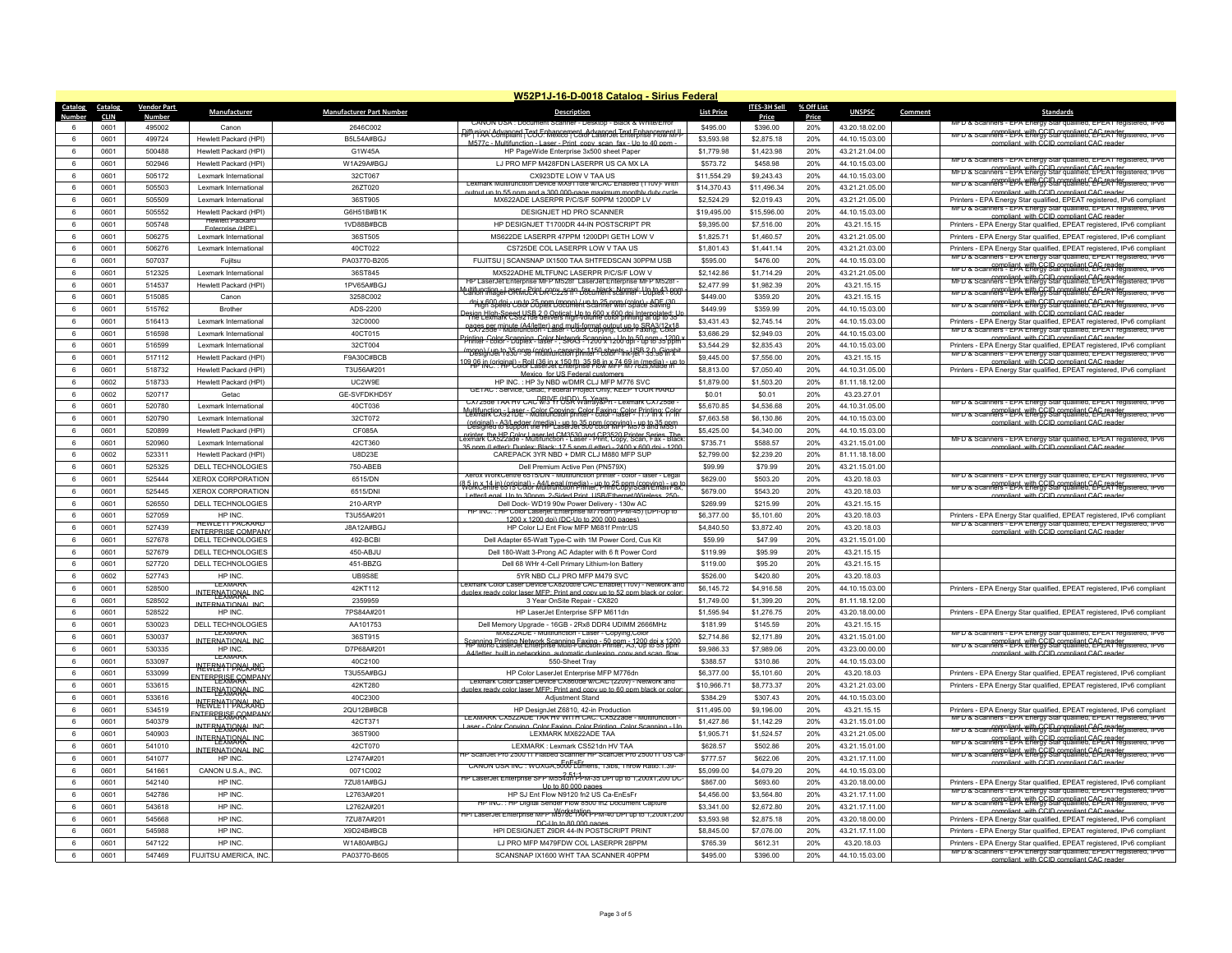| W52P1J-16-D-0018 Catalog - Sirius Federal |                    |                                              |                                 |                                                                                                                                          |                   |              |            |                |         |                                                                                                                                              |
|-------------------------------------------|--------------------|----------------------------------------------|---------------------------------|------------------------------------------------------------------------------------------------------------------------------------------|-------------------|--------------|------------|----------------|---------|----------------------------------------------------------------------------------------------------------------------------------------------|
| Catalog<br>Catalog                        | <b>Vendor Part</b> | Manufacturer                                 | <b>Manufacturer Part Number</b> | <b>Description</b>                                                                                                                       | <b>List Price</b> | ITES-3H Sell | % Off List | <b>UNSPSC</b>  | Comment | <b>Standards</b>                                                                                                                             |
| <b>Number</b><br><b>CLIN</b>              | <b>Number</b>      | LEAMAR                                       |                                 | -EXMARK : MS5ZTDN TAA - Lase                                                                                                             |                   | Price        | Price      |                |         |                                                                                                                                              |
| 0601                                      | 548624             | NTERNATIONAL INC                             | 36ST300                         | HPTColor LaserJet Pro MFP M4/9fdn - Gigabit Ethernet: USB 2.0<br>HPTColor LaserJet Pro MFP M4/9fdn - Multifunction - Laser - Print, copy | \$698.57          | \$558.86     | 20%        | 81.11.18.18.00 |         | Printers - EPA Energy Star qualified, EPEAT registered, IPv6 compliant<br>MFD & Scanners - EPA Energy Star qualified, EPEAT registered, IPV6 |
| 0601<br>$6^{\circ}$                       | 548728             | HP INC                                       | W1A79A#BGJ                      | нь Color Laserူet Enterprise M653ah (АРМ-80) FUPFOP to 1200 x 1200                                                                       | \$765.39          | \$612.31     | 20%        | 43 20 18 03    |         | compliant with CCID compliant CAC reader                                                                                                     |
| 6<br>0601                                 | 553045             | HP INC                                       | J8A04A#BGJ                      | doi) (DC-Up to 120,000 pages).                                                                                                           | \$2,278.73        | \$1,822.98   | 20%        | 43.20.18.00.00 |         | Printers - EPA Energy Star qualified, EPEAT registered, IPv6 compliant                                                                       |
| 0601<br>6                                 | 553324             | BELKIN INTERNATIONAL. INC                    | F1DN202KVM-UN-3                 | BELKIN COMPONENTS : 2 PORT DUAL HEAD UNIVERSAL DESKTOP SKVM                                                                              | S840.99           | \$672.79     | 20%        | 31.15.17.06.00 |         |                                                                                                                                              |
| 6<br>0601                                 | 553733             | antum Research International I               | ISC14-CH6J-219H                 | native Fibre Channel Includes rackmount kit, one 6ft (1.8m) North American and one 6ft (                                                 | \$15,769.00       | \$12,615.20  | 20%        | 31 15 17 06 00 |         |                                                                                                                                              |
| 0601<br>6                                 | 554215             | EXMARK INTERNATIONAL INC                     | 40X7615                         | CS/CX310/410/510FUSER+ITU MAINTENANCE K                                                                                                  | \$360.26          | \$288.21     | 20%        | 81.11.18.18.00 |         |                                                                                                                                              |
| 0601<br>6                                 | 554216             | EXMARK INTERNATIONAL IN                      | 70C0Z50                         | Lexmark 700Z5 CS/CX310/410/510 Black & Color Imaging Kit                                                                                 | \$319.24          | \$255.39     | 20%        | 81.11.18.18.00 |         |                                                                                                                                              |
| 0601<br>6                                 | 554260             | <b>FXMARK INTERNATIONAL INC</b>              | C950X76G                        | Lexmark C950 X950 X952 X954 Waste Containe                                                                                               | \$40.33           | \$32.26      | 20%        | 81 11 18 18 00 |         |                                                                                                                                              |
| 0602<br>6                                 | 554929             | CISCO SYSTEMS, INC.                          | CON-SNT-C93004UA                | SNTC-8X5XNBD Catalyst 9300 48-port UPOE, Network Adva                                                                                    | \$2,384.52        | \$1,907.62   | 20%        | 43.23.30.00.00 |         |                                                                                                                                              |
| 6<br>0601                                 | 554951             | TT PACKARD ENTERPRISE CO                     | 3WT91A#201                      | olor Laserjet Enterprise M776z (PPM-45) (DPI-Up to 1200 x 1200 dpi) (DC-Up to 200,000 p                                                  | \$9,001.00        | \$7,200.80   | 20%        | 43.21.15.01.00 |         | Printers - EPA Energy Star qualified, EPEAT registered, IPv6 compliant                                                                       |
| 6<br>0601                                 | 555136             | EXMARK INTERNATIONAL INC                     | 41X2090                         | CX92x SVC Maint Kit. ITU 300K                                                                                                            | \$625.00          | \$500.00     | 20%        | 81.11.18.18.00 |         |                                                                                                                                              |
| 0601<br>6                                 | 555137             | <b>FXMARK INTERNATIONAL INC.</b>             | <b>78C1XK0</b>                  |                                                                                                                                          | \$185.37          | \$148.30     | 20%        | 81 11 18 18 00 |         |                                                                                                                                              |
| 6<br>0601                                 | 555945             | HP INC                                       | T3U56A#BGJ                      | Lexmark 78C1XK0 Black Extra High Yield Return Program Toner Cartridge                                                                    | \$8,813.00        | \$7,050.40   | 20%        | 43.21.15.15    |         |                                                                                                                                              |
|                                           |                    |                                              |                                 | et Enterprise M776zs (PPM-45) (DPI-Up to 1200 x 1200 dpi) (DC-Up to 200,000 pages)   TA                                                  |                   |              |            |                |         | Printers - EPA Energy Star qualified, EPEAT registered, IPv6 compliant                                                                       |
| 6<br>0601                                 | 556885             | LINK ELECTRONICS CORPOR                      | VP3810-TAA                      | TAA-Compliant USB Computer Keyboard is a corded 104-key PC keyboard                                                                      | \$24.95           | \$19.96      | 20%        | 32.10.16.17.00 |         |                                                                                                                                              |
| 0601<br>-6                                | 557245             | <b>FXMARK INTERNATIONAL INC.</b>             | 42CT781                         | I FXMARK : CX625ade Low Volt TAA US                                                                                                      | \$2 142 86        | \$1 714 29   | 20%        | 81 11 18 18 00 |         | Printers - EPA Energy Star qualified, EPEAT registered, IPv6 compliant                                                                       |
| $_{\rm 6}$<br>0601                        | 557294             | BELKIN INTERNATIONAL, INC                    | F1DN102V-3                      | Secure 2-port Flip VGA KVM w/audio, PP 3.0                                                                                               | \$373.99          | \$299.19     | 20%        | 31.15.17.06.00 |         |                                                                                                                                              |
| 0601<br>6                                 | 557526             | EXMARK INTERNATIONAL INC                     | 32CT112                         | ant Multifunction - Laser - Print, Copy, Scan, Fax - Black: 35 ppm (Letter); Duplex: Black:                                              | \$9,311.86        | \$7,449.49   | 20%        | 81.11.18.18.00 |         | Printers - EPA Energy Star qualified, EPEAT registered, IPv6 complian                                                                        |
| 0601<br>6                                 | 557760             | HP INC                                       | 6FW09A#BGJ                      | Scanner 5000 s5(PPM-65) (DPI-Up to 600 ppi) (DC-Recommended daily duty cycle: 7500 p                                                     | \$900.00          | \$720.00     | 20%        | 43 21 15 15    |         | MFD & Scanners - EPA Energy Star qualified, EPEAT registered, IPv6 compliant, with CCID<br>compliant CAC reade                               |
| $\circ$<br>0601                           | 557930             | EIDER ELECTRIC IT AMERICA                    | WMS1YROVM-DIG                   | APC BY SCHNEIDER ELECTRIC : Data Center Expert: 1 Year Virtual Software Support                                                          | \$385.00          | \$308.00     | 20%        | 39.12.10.17.00 |         |                                                                                                                                              |
| 6<br>0601                                 | 557937             | CHNEIDER ELECTRIC IT USA II                  | AP95100                         | APC BY SCHNEIDER ELECTRIC : InfraStruXure Central, 100 Node License Only                                                                 | \$7,635.00        | \$6,108.00   | 20%        | 39.12.10.17.00 |         |                                                                                                                                              |
| 6<br>0601                                 | 557938             | CHNEIDER ELECTRIC IT USA IN                  | WMS1YR100N                      | BY SCHNEIDER ELECTRIC : 1 Year 100 Node InfraStruXure Central Software Support Co                                                        | \$1,480.00        | \$1,184.00   | 20%        | 39.12.10.17.00 |         |                                                                                                                                              |
| 0601<br>6                                 | 558373             | HP INC                                       | 3PZ55A#201                      | HP LaserJet Enterprise MFP M430f (PPM-40) (Up to 1200 x 1200 dpi) (DC-Up to 100,00                                                       | \$919.65          | \$735.72     | 20%        | 43.21.15.15    |         | Printers - EPA Energy Star qualified, EPEAT registered, IPv6 compliant                                                                       |
| 6<br>0601                                 | 558723             | DELL TECHNOLOGIES                            | 400-ATJL                        | 1.2TB 10K RPM SAS 12Gbps 512n 2.5in Hot-plug Hard Drive, CK                                                                              | \$704.60          | \$563.68     | 20%        | 43.21.15.01.00 |         |                                                                                                                                              |
| 6<br>0601                                 | 558724             | DELL TECHNOLOGIES                            | 345-BCRC                        | 800GB SSD WI SAS 12Gbps 512e 2.5in Hot-Plug 10 DWPD, CUS Kit                                                                             | \$3,379.00        | \$2,703.20   | 20%        | 43.21.15.01.00 |         |                                                                                                                                              |
| 0601<br>6                                 | 558817             | STARTECH.COM LTD                             | IMC1GSFF                        | er to Ethernet Media Converter extends networks & converts optical fiber to RJ45 Copper/C/                                               | \$265.99          | \$212.79     | 20%        | 43.22.26.05.00 |         |                                                                                                                                              |
| 6<br>0601                                 | 558884             | <b>TRANSITION NETWORKS. INC</b>              | SGFEB1039-130-NA                | Media Converter Accu-Tech                                                                                                                | \$550.00          | \$440.00     | 20%        | 39.12.10.04.00 |         |                                                                                                                                              |
|                                           |                    |                                              |                                 |                                                                                                                                          |                   |              |            |                |         |                                                                                                                                              |
| 0601<br>6                                 | 559232             | HP INC                                       | W2120A                          | HP 212A W2120A BK Original Tone                                                                                                          | \$215.50          | \$172.40     | 20%        | 43.21.15.15    |         |                                                                                                                                              |
| 6<br>0601                                 | 559233             | HP INC                                       | W2121A                          | HP 212A (W2121A) CYN Original Toner                                                                                                      | \$270.00          | \$216.00     | 20%        | 43.21.15.15    |         |                                                                                                                                              |
| 0601<br>6                                 | 559234             | HP INC                                       | W2122A                          | HP 212A W2122A Yellow Original LaserJet Toner Cartridge                                                                                  | \$270.00          | \$216.00     | 20%        | 43.21.15.15    |         |                                                                                                                                              |
| 6<br>0601                                 | 559235             | HP INC                                       | W2123A                          | HP 212A (W2123A) MGNT Original Tone                                                                                                      | \$270.00          | \$216.00     | 20%        | 43.21.15.15    |         | MFD & Scanners - EPA Energy Star qualified, EPEAT registered, IPv6 compliant, with CCID                                                      |
| 6<br>0601                                 | 559476             | HP INC<br><b>TEXMARE</b>                     | 3FK15B#BCB                      | HP DesignJet T2600dr PostScript - 36" multifunction printer - color TAA Compliant                                                        | \$13,845.00       | \$11.076.00  | 20%        | 43.21.15.15    |         | compliant CAC read                                                                                                                           |
| 6<br>0601                                 | 571698             | INTERNATIONAL INC.                           | 32CT109                         | CX924dte TAA LV CAC w/3 Yr - SOCOM                                                                                                       | \$18,350.28       | \$14,680.22  | 20%        | 44.10.15.03.00 |         | Printers - EPA Energy Star qualified, EPEAT registered, IPv6 compliant                                                                       |
| 0601<br>6                                 | 572449             | Int                                          | MS842-DUPBGN-QG                 | , 2D (HD), RF (2.4 GHz), USB Dongle V4.0, Upgraded USB<br>MS842P<br>Cradle Power Adapte                                                  | \$670.00          | \$536.00     | 20%        | 81.11.22.01.01 |         |                                                                                                                                              |
| 6<br>0601                                 | 572515             | DELL TECHNOLOGIES                            | 210-AWKF                        | Dell UltraSharp 43 4K USB-C Monitor - U4320Q TAA                                                                                         | \$1,049.99        | \$839.99     | 20%        | 43.21.15.15    |         | Displays - EPA Energy Star qualified and EPEAT registered                                                                                    |
| 0601<br>6                                 | 573438             | STARTECH COM LTD.                            | SV431HU34K6                     | StarTech 4 Port HDMI KVM Switch                                                                                                          | \$496.99          | \$397.59     | 20%        | 43.22.26.05.00 |         |                                                                                                                                              |
| 6<br>0601                                 | 573441             | STARTECH.COM LTD.                            | ST121HDBTE                      | StarTech HDMI Over Single Cat5e to Cat6 Ethernet Extender                                                                                | \$293.99          | \$235.19     | 20%        | 43.22.26.05.00 |         |                                                                                                                                              |
| 6<br>0601                                 | 573645             | CENTON                                       | S1-MSDXU1-128G                  | CENTON S1-MSDXU1-128G UHS-I SD Flash Memory Card 128GB                                                                                   | \$27.99           | \$22.39      | 20%        | 43.20.21.05.00 |         |                                                                                                                                              |
| 0601<br>6                                 | 573652             | ELECTROMICS INC                              | 40CT003                         | LEXMARK Color Laser Device CX/25de (220v) - Network and duple:                                                                           | \$3,725.00        | \$2,980.00   | 20%        | 44.10.15.03.00 |         | Printers - EPA Energy Star qualified, EPEAT registered, IPv6 compliant                                                                       |
| $\,6\,$<br>0601                           | 573740             | <b>VETERNATIONALING</b> S<br>$\overline{11}$ | 99141                           | ready color laser MFP: print and copy up to 50 nom black or color: scan<br>Verbatim ProPlus SDXC Memory Card TAA compliant - COO: Taiwan | \$87.56           | \$70.05      | 20%        | 43.21.15.03    |         |                                                                                                                                              |
| 6<br>0602                                 | 574149             | HP INC                                       | <b>U6M54E</b>                   | HP 3y Business Priority w/Onsite OJ -SVC Officeref Printers Onsite unit                                                                  | \$105.00          | \$84.00      | 20%        | 43.20.18.03    |         |                                                                                                                                              |
| 6<br>0601                                 | 574351             | <b>DIGITNTERNATIONA</b>                      | AW08-G300                       | exchange during standard Business hours/days exluding HP holida-<br>Digi Anywhere USB 8 Plus                                             | \$1,240.00        | \$992.00     | 20%        | 43.21.15.15    |         |                                                                                                                                              |
| 6<br>0601                                 | 575361             | INC<br>Chief Manufacturing                   | <b>CSA100</b>                   | CONNEXSYS DEVICE HOLDER                                                                                                                  | \$99.00           | \$79.20      | 20%        | 31.16.31.00.00 |         |                                                                                                                                              |
| 6<br>0601                                 | 575362             | MIDDLE ATLANTIC                              | C5K2B1SSHC900345                | C5 CREDENZA - 3 BAY HPL SOTA STYLE IN VERSAILLES ANIGRE                                                                                  | \$3,102.00        | \$2,481.60   | 20%        | 31.16.28.00.00 |         |                                                                                                                                              |
|                                           |                    | <b><i>RBOPLE STEAN Fre</i></b>               | C5K3B1SSHC900347                | C5 CREDENZA - YUAY APL BORRS WORKET SAILLES ANIGRE                                                                                       |                   |              |            |                |         |                                                                                                                                              |
| 0601<br>6                                 | 575363             | <b>RBODY STEANTC</b>                         |                                 | WITH SOLID DOOR WOOD KIT.                                                                                                                | \$3,938.00        | \$3,150.40   | 20%        | 31.16.28.00.00 |         |                                                                                                                                              |
| 6<br>0601                                 | 575364             | <b><i>MBODL'STEANTC</i></b>                  | BGR-38SA-32LRD                  | BGR-SA SERIES RACK 38 RU 32"D. W/O REAR DOOR<br>C5 DUAL MOUNT - UP TO 90 INCH MONITOR & MAX OF 75 INCE                                   | \$1,835.00        | \$1,468.00   | 20%        | 31.16.28.00.00 |         |                                                                                                                                              |
| $6\overline{6}$<br>0601                   | 575368             | <b><i>MBODL'STEANTC</i></b>                  | C5-2731-XLD2-75                 | <b>EROM ELOOR</b>                                                                                                                        | \$2,000.00        | \$1,600.00   | 20%        | 31.16.28.00.00 |         |                                                                                                                                              |
| 6<br>0601                                 | 575369             | <b><i>MBODL'STEANTC</i></b>                  | LBP-2A                          | LACE BAR L-SHAPED â€" 10 PIECES 2 INCH OFFSET                                                                                            | \$97.00           | \$77.60      | 20%        | 31.16.28.00.00 |         |                                                                                                                                              |
| $6\overline{6}$<br>0601                   | 575370             | <b>RBOPLETSANG</b>                           | PHBI-2                          | 2 RU FLAT BLANK RACK PANEL. ALUMINUM                                                                                                     | \$21.00           | \$16.80      | 20%        | 31.16.28.00.00 |         |                                                                                                                                              |
| 6<br>0601                                 | 575371             | <b>RBOPLE STEANTC</b>                        | <b>UMS1-11.5K</b>               | 1 RU UMS RACKSHELF, 11.5 INCHES DEEP                                                                                                     | \$115.00          | \$92.00      | 20%        | 31.16.28.00.00 |         |                                                                                                                                              |
| $\,6\,$<br>0601                           | 575372             | <del>MBODL'ATEAN fra</del>                   | <b>UMS1-5.5K</b>                | 1 RU UMS RACKSHELF, 5.5 INCHES DEEP                                                                                                      | \$115.00          | \$92.00      | 20%        | 31.16.28.00.00 |         |                                                                                                                                              |
| 6<br>0601                                 | 575373             |                                              | <b>BGR-276FT</b>                | FAN TOP, 276 CFM, BGR SERIES 38" 41" & 45" RACK                                                                                          | \$568.00          | \$454.40     | 20%        | 31.16.28.00.00 |         |                                                                                                                                              |
| $6\overline{6}$<br>0601                   | 575374             | <b>MBODL'ATEANTC</b>                         | BGR-RDC38                       | CABLE-ENTRY REAR DOOR, 38 RU BGR RACKS                                                                                                   | \$330.00          | \$264.00     | 20%        | 31.16.28.00.00 |         |                                                                                                                                              |
| 0601<br>6                                 | 575375             | <b><i>RBODL'STEANTC</i></b>                  | BVFD-38                         | VENTED FRONT DOOR, 38 RU BGR RACKS                                                                                                       | \$505.00          | \$404.00     | 20%        | 31.16.28.00.00 |         |                                                                                                                                              |
| $6\overline{6}$<br>0601                   | 575376             | <b><i>RBOPLERTEANTC</i></b>                  | LACE-37-OWP                     | LACE STRIP, 37 RU, 4.75"W, W/TIE POSTS, 6 PC.                                                                                            | \$354.00          | \$283.20     | 20%        | 31.16.28.00.00 |         |                                                                                                                                              |
| 0601<br>6                                 | 575377             | <b>RBODL'ATE NYTE</b>                        | I F-HD                          | LEVELING FEET, HEAVY DUTY                                                                                                                | \$43.00           | \$34.40      | 20%        | 31.16.28.00.00 |         |                                                                                                                                              |
| 6<br>0601                                 | 575612             | <b>PROBLETS INC.</b>                         | F1DN002R                        | LCD CONTROLLER 4 PORT                                                                                                                    | \$449.99          | \$359.99     | 20%        | 31.15.17.06.00 |         |                                                                                                                                              |
| $6\overline{6}$<br>0601                   | 575613             | INTERNATIONAL INC.                           | F1DN104K-3                      | ADVANCE SECURE 4-PORT KEYBOARD/MOUSE (KM) SWITCH                                                                                         | \$692.99          | \$554.39     | 20%        | 31.15.17.06.00 |         |                                                                                                                                              |
| 0601<br>6                                 | 575664             | INTERNATIONAL INC.<br>Bosch Security Systems | CCSD-CU                         | CCS 1000 D CONTROL UNIT                                                                                                                  | \$1,678.00        | \$1,342.40   | 20%        | 43.22.26.09.00 |         |                                                                                                                                              |
|                                           |                    | $\sqcup$ C                                   |                                 |                                                                                                                                          |                   |              |            |                |         |                                                                                                                                              |
| $6\overline{6}$<br>0601                   | 577804             | DELL TECHNOLOGIES                            | 210-BBCE                        | DELL 24 Monitor - P2422H, 60.5cm (23.8")                                                                                                 | \$389.99          | \$311.99     | 20%        | 43.21.15.15    |         | Displays - EPA Energy Star qualified and EPEAT registered                                                                                    |
| 0601<br>6                                 | 19Z4050            | Lexmark                                      | 19Z4050                         | X860DE 3 MONO LASERPR P/C/S LV CAC                                                                                                       | \$8,495.71        | \$6,796.57   | 20%        | 44.10.15.03.00 |         | Printers - EPA Energy Star qualified, EPEAT registered, IPv6 compliant                                                                       |
| 0602<br>$\epsilon$                        | 2351544            | I exmark                                     | 2351544                         | EWP 1YR ONSITE SVC NBD X860DE                                                                                                            | \$1,549.00        | \$1,239.20   | 20%        | 81.11.18.18.00 |         |                                                                                                                                              |